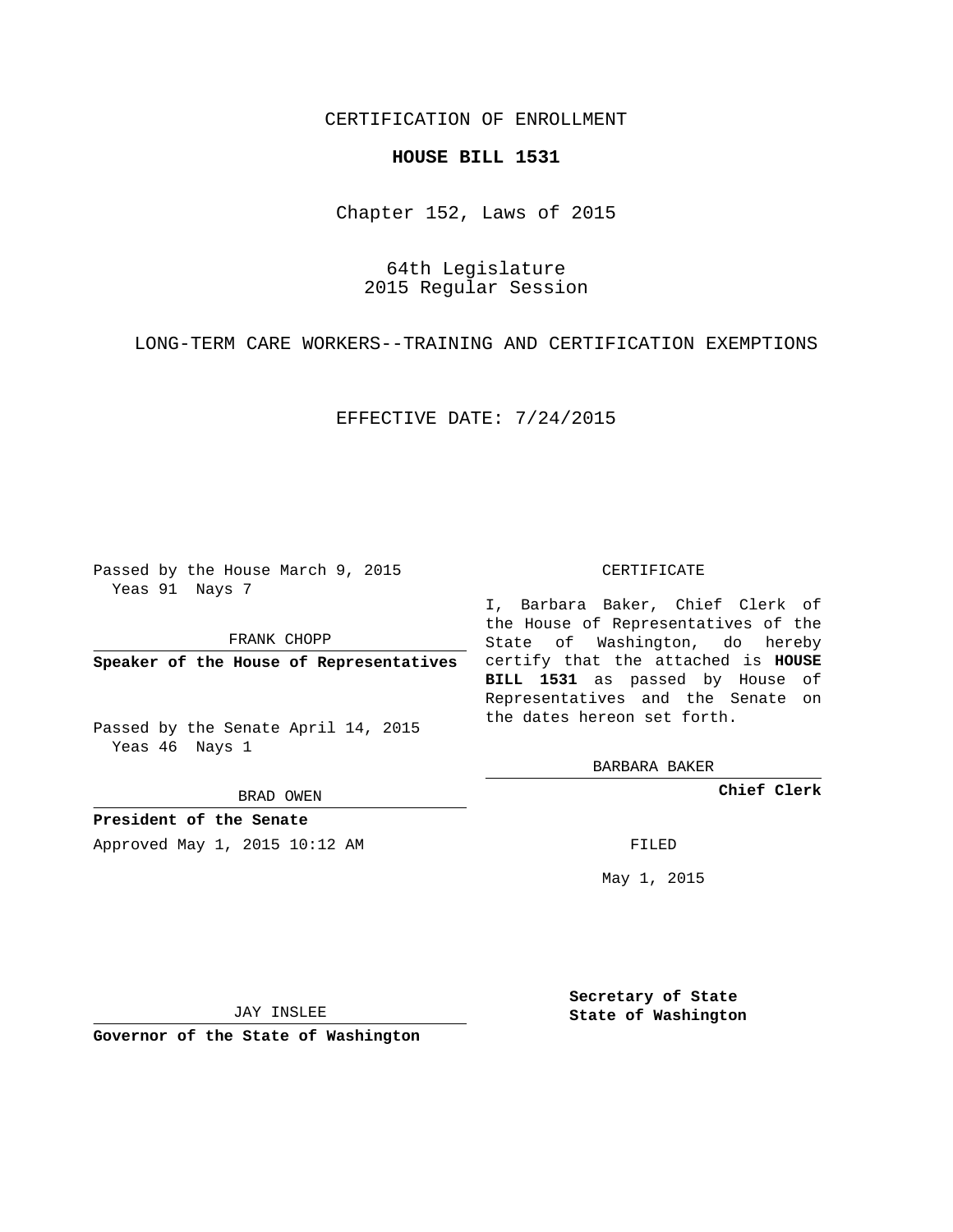## **HOUSE BILL 1531**

Passed Legislature - 2015 Regular Session

**State of Washington 64th Legislature 2015 Regular Session**

**By** Representatives Tharinger, Harris, Jinkins, Cody, Caldier, Kagi, Wylie, and Senn; by request of Department of Social and Health Services

Read first time 01/22/15. Referred to Committee on Health Care & Wellness.

 AN ACT Relating to removing expiration dates for training and certification exemptions for certain long-term care workers; and amending RCW 18.88B.041, 74.39A.076, 74.39A.341, and 18.88B.035.

BE IT ENACTED BY THE LEGISLATURE OF THE STATE OF WASHINGTON:

 **Sec. 1.** RCW 18.88B.041 and 2014 c 139 s 6 are each amended to read as follows:6

 (1) The following long-term care workers are not required to become a certified home care aide pursuant to this chapter:

 (a)(i)(A) Registered nurses, licensed practical nurses, certified nursing assistants or persons who are in an approved training program for certified nursing assistants under chapter 18.88A RCW, medicare- certified home health aides, or other persons who hold a similar health credential, as determined by the secretary, or persons with special education training and an endorsement granted by the superintendent of public instruction, as described in RCW 28A.300.010, if the secretary determines that the circumstances do 17 not require certification.

 (B) A person who was initially hired as a long-term care worker prior to January 7, 2012, and who completes all of his or her training requirements in effect as of the date he or she was hired.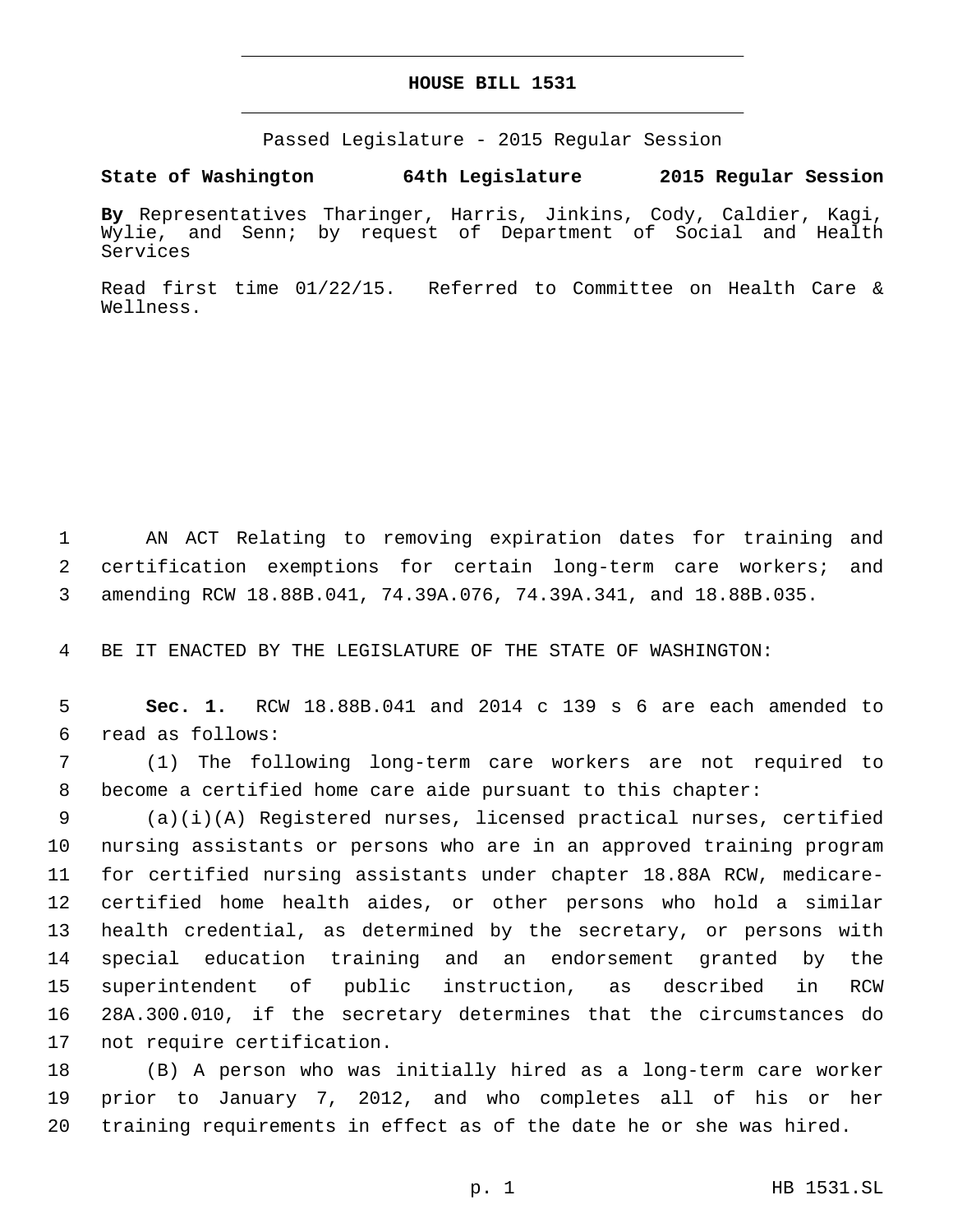(ii) Individuals exempted by (a)(i) of this subsection may obtain certification as a home care aide without fulfilling the training requirements in RCW 74.39A.074(1)(d)(ii) but must successfully complete a certification examination pursuant to RCW 18.88B.031.

 (b) All long-term care workers employed by community residential service businesses.6

 (c) An individual provider caring only for his or her biological, 8 step, or adoptive child or parent.

9 (d) ((Until July 1, 2016,))A person working as an individual provider who provides twenty hours or less of care for one person in 11 any calendar month.

12 (e) ((Until July 1, 2016,))<sup>A</sup> person working as an individual provider who only provides respite services and works less than three 14 hundred hours in any calendar year.

 (2) A long-term care worker exempted by this section from the training requirements contained in RCW 74.39A.074 may not be prohibited from enrolling in training pursuant to that section.

(3) The department shall adopt rules to implement this section.

 **Sec. 2.** RCW 74.39A.076 and 2014 c 139 s 7 are each amended to read as follows:20

 (1) Beginning January 7, 2012, except for long-term care workers exempt from certification under RCW 18.88B.041(1)(a):

 (a) A biological, step, or adoptive parent who is the individual provider only for his or her developmentally disabled son or daughter must receive twelve hours of training relevant to the needs of adults with developmental disabilities within the first one hundred twenty days after becoming an individual provider or within one hundred twenty calendar days after March 29, 2012, whichever is later.

 (b) Individual providers identified in (b)(i), (ii), and (iii) of this subsection must complete thirty-five hours of training within the first one hundred twenty days after becoming an individual provider or within one hundred twenty calendar days after March 29, 2012, whichever is later. Five of the thirty-five hours must be completed before becoming eligible to provide care. Two of these five hours shall be devoted to an orientation training regarding an individual provider's role as caregiver and the applicable terms of employment, and three hours shall be devoted to safety training, including basic safety precautions, emergency procedures, and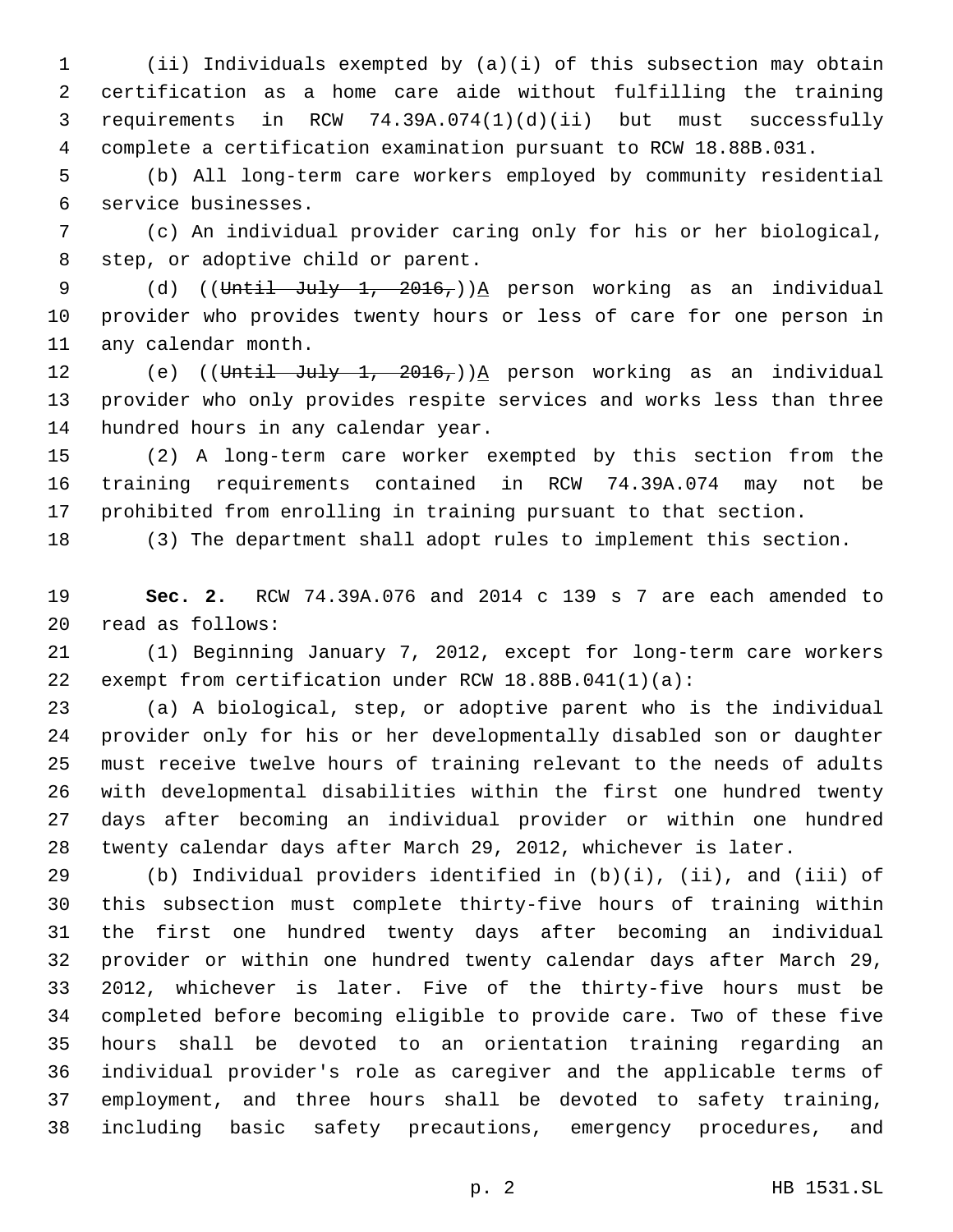1 infection control. Individual providers subject to this requirement 2 include:

3 (i) An individual provider caring only for his or her biological, 4 step, or adoptive child or parent unless covered by (a) of this 5 subsection;

6 (ii) ((Until July 1, 2016,))<sup>A</sup> person working as an individual 7 provider who provides twenty hours or less of care for one person in 8 any calendar month; and

9 (iii) ((Until July 1, 2016,))A person working as an individual 10 provider who only provides respite services and works less than three 11 hundred hours in any calendar year.

12 (2) In computing the time periods in this section, the first day 13 is the date of hire or March 29, 2012, whichever is applicable.

14 (3) Only training curriculum approved by the department may be 15 used to fulfill the training requirements specified in this section. 16 The department shall only approve training curriculum that:

17 (a) Has been developed with input from consumer and worker 18 representatives; and

19 (b) Requires comprehensive instruction by qualified instructors.

20 (4) The department shall adopt rules to implement this section.

21 **Sec. 3.** RCW 74.39A.341 and 2014 c 139 s 8 are each amended to 22 read as follows:

23 (1) All long-term care workers shall complete twelve hours of 24 continuing education training in advanced training topics each year. 25 This requirement applies beginning July 1, 2012.

26 (2) Completion of continuing education as required in this 27 section is a prerequisite to maintaining home care aide certification 28 under chapter 18.88B RCW.

29 (3) Unless voluntarily certified as a home care aide under 30 chapter 18.88B RCW, subsection (1) of this section does not apply to:

31 (a) An individual provider caring only for his or her biological, 32 step, or adoptive child;

33 (b) Registered nurses and licensed practical nurses licensed 34 under chapter 18.79 RCW;

35 (c) Before January 1, 2016, a long-term care worker employed by a 36 community residential service business;

37 (d) ((Until July 1, 2016,)) $A$  person working as an individual 38 provider who provides twenty hours or less of care for one person in 39 any calendar month; or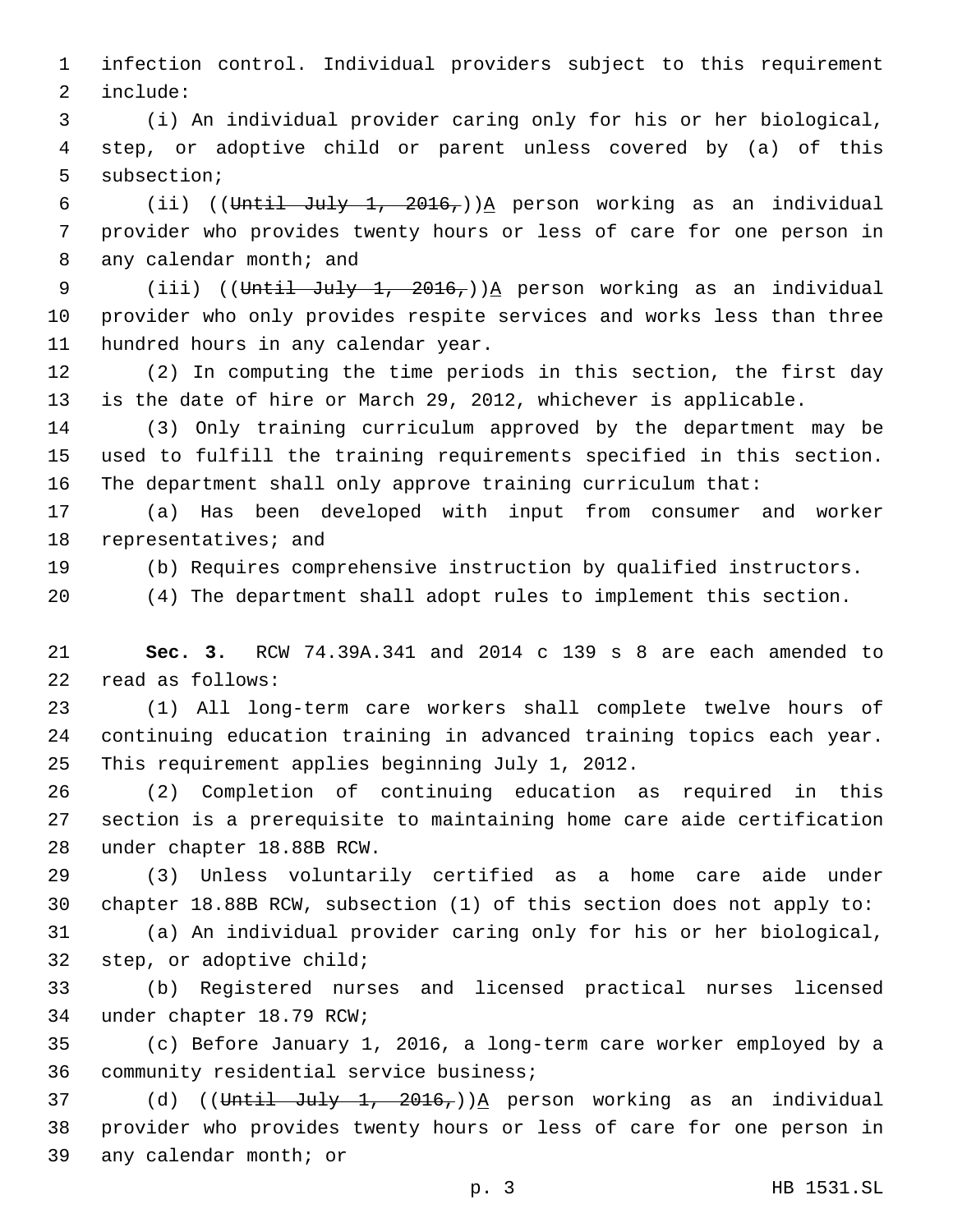(e) ((Until July 1, 2016,))A person working as an individual provider who only provides respite services and works less than three 3 hundred hours in any calendar year.

 (4) Only training curriculum approved by the department may be used to fulfill the training requirements specified in this section. The department shall only approve training curriculum that:

 (a) Has been developed with input from consumer and worker 8 representatives; and

(b) Requires comprehensive instruction by qualified instructors.

 (5) Individual providers under RCW 74.39A.270 shall be compensated for training time required by this section.

 (6) The department of health shall adopt rules to implement 13 subsection (1) of this section.

 (7) The department shall adopt rules to implement subsection (2) 15 of this section.

 **Sec. 4.** RCW 18.88B.035 and 2013 c 259 s 2 are each amended to 17 read as follows:

 (1) The department may issue a provisional certification to a long-term care worker who is limited English proficient to allow the person additional time to comply with the requirement that a long-term care worker become certified as a home care aide within two hundred calendar days after the date of hire as provided in RCW 23 18.88B.021, if the long-term care worker:

24 (a) Is limited English proficient; and

 (b) Complies with other requirements established by the 26 department in rule.

 (2) The department shall issue a provisional certification to a long-term care worker who has met the requirements of subsection (1) of this section. The provisional certification may only be issued once and is valid for no more than sixty days after the expiration of the two hundred calendar day requirement for becoming certified.

(3) The department shall adopt rules to implement this section.

 (4) For the purposes of this section, "limited English proficient" means that an individual is limited in his or her ability 35 to read, write, or speak English.

 (((5) The department may not issue any provisional certifications after March 1, 2016.

38  $(6)$  This section expires July 1, 2016.)

p. 4 HB 1531.SL